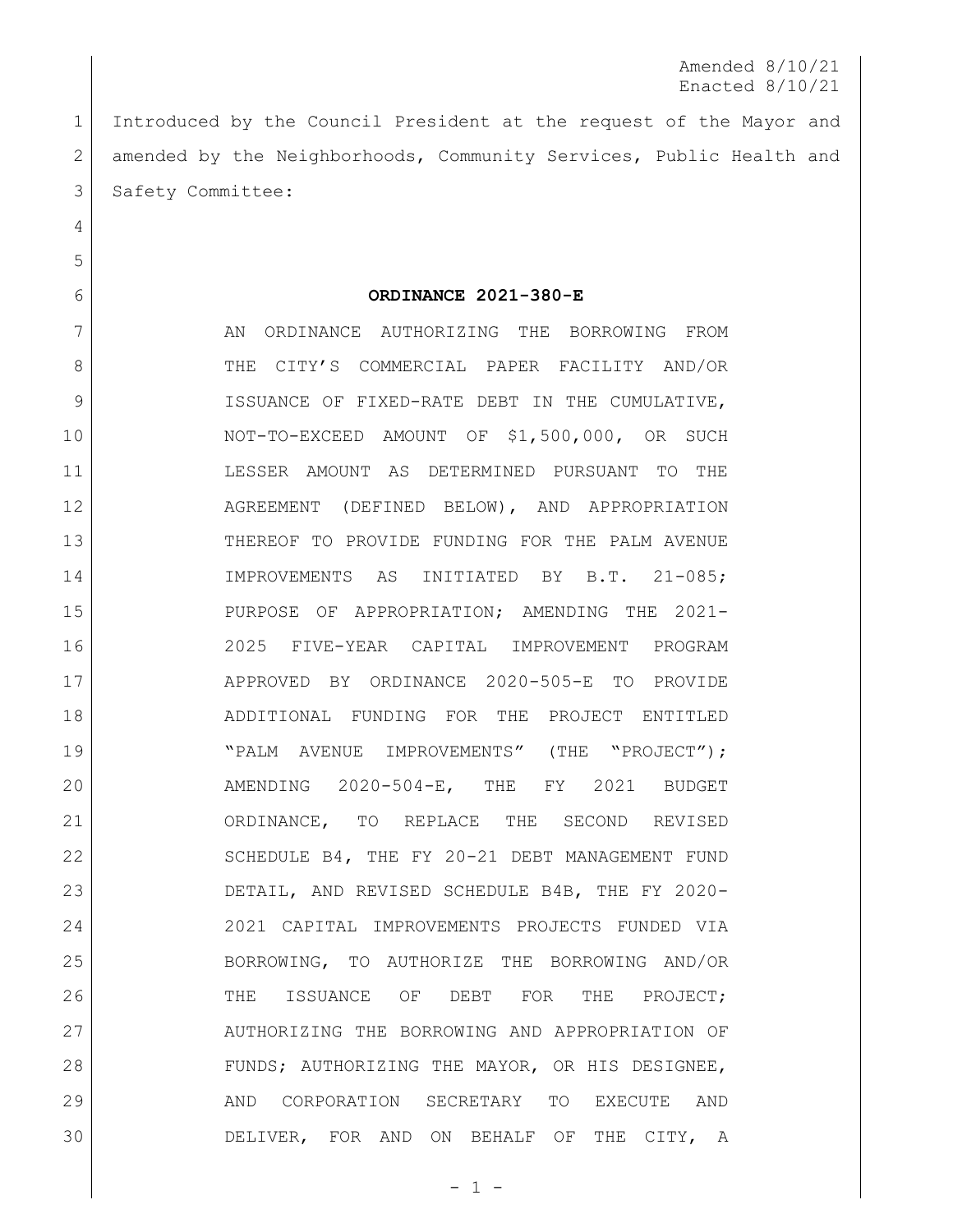1 PUBLIC INFRASTRUCTURE CAPITAL IMPROVEMENTS COSTS DISBURSEMENT AGREEMENT ("AGREEMENT") FOR THE RECONSTRUCTION OF PALM AVENUE BETWEEN THE 4 CITY AND SOUTHERN BAPTIST HOSPITAL OF FLORIDA, INC. (THE "DEVELOPER"), WHICH AGREEMENT AUTHORIZES THE DEVELOPER TO PROVIDE FOR THE DESIGN, ENGINEERING, PERMITTING, CONSTRUCTION, 8 BNGINEERING AND INSPECTION SERVICES, AND CONSTRUCTION OF CERTAIN IMPROVEMENTS TO PALM 10 AVENUE ON BEHALF OF THE CITY, TO BE FUNDED BY 11 THE CITY AS SET FORTH IN THE AGREEMENT, WITH COST OVERRUNS THE RESPONSIBILITY OF THE DEVELOPER; PROVIDING FOR OVERSIGHT BY THE 14 PUBLIC WORKS DEPARTMENT; PROVIDING AN 15 EFFECTIVE DATE.

 **WHEREAS,** as authorized by Ordinance 2019-468-E, the City entered into a Development Agreement ("Prior Agreement") with Southern Baptist Hospital of Florida, Inc. ("Developer") for the reconstruction of Palm Avenue (the "Project") pursuant to which funding was previously appropriated in the aggregate amount of  $22 | 54,900,000;$  and

 **WHEREAS**, due to unanticipated increased costs for the Project 24 and associated delays, City has proposed and Developer has agreed to terminate the Prior Agreement and enter into a new Public Infrastructure Capital Improvements Agreement for the reconstruction of Palm Avenue (the "Agreement"), for the purpose of providing funds to the Developer for the design, engineering, permitting, CEI, and construction of the Palm Avenue improvements 30 to be owned by the City; and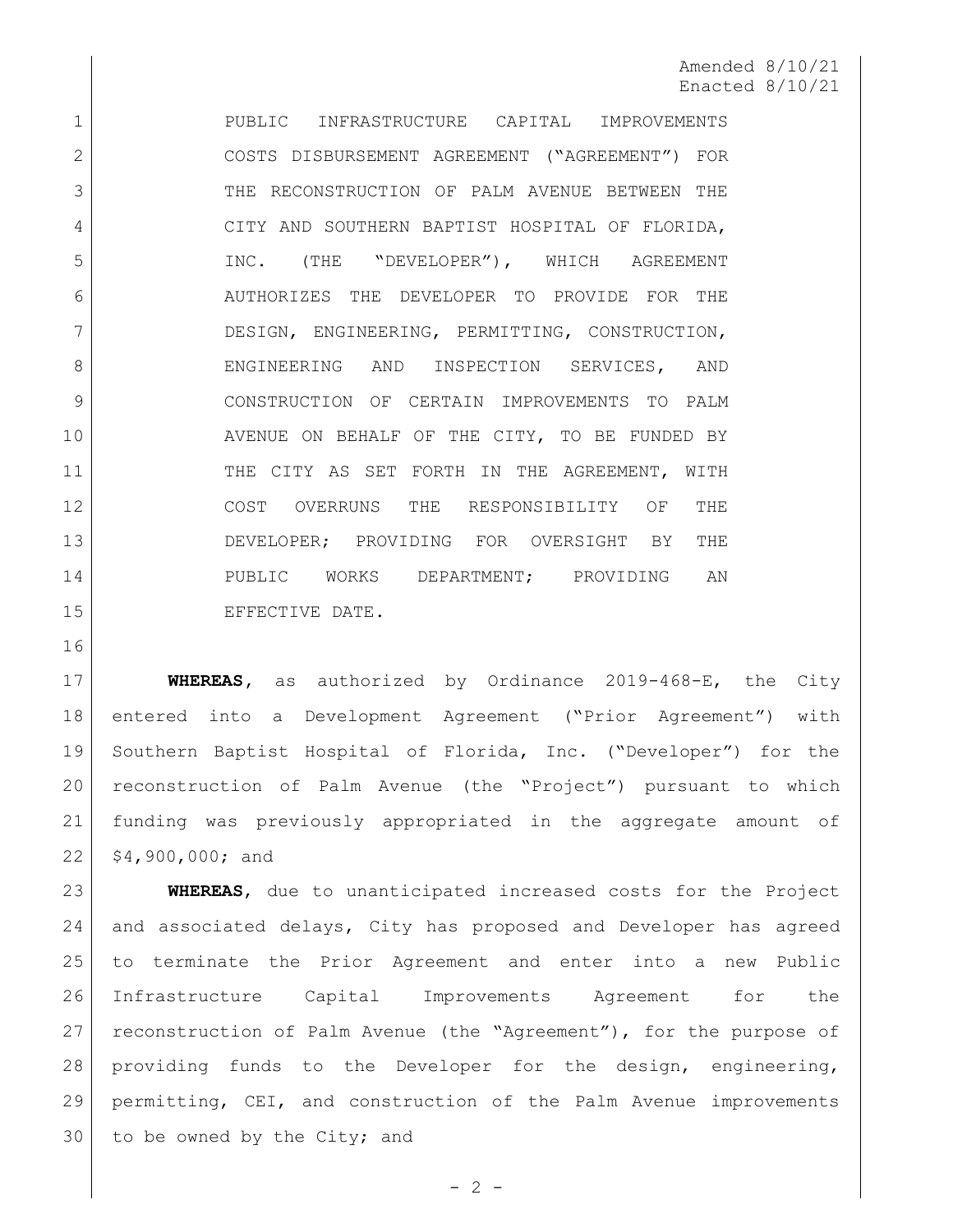**WHEREAS**, due to increased construction costs, the City hereby is appropriating an additional \$1,500,000 from the City's commercial paper facility to the Project for fiscal year 2021-2022 for total City funding of \$6,400,000 for the Project; now therefore

**BE IT ORDAINED** by the Council of the City of Jacksonville:

 **Section 1. Recitals.** The recitals above are true and correct and incorporated herein by reference.

**Section 2. Appropriation.** For the 2020-2021 fiscal year, 9 within the City's budget, there are hereby appropriated the indicated sum(s) from the account(s) listed in subsection (a) to 11 the account(s) listed in subsection (b):

(B.T. 21-085 attached hereto as **Exhibit 1** and incorporated herein)

 (a) Appropriated from: 14 See B.T. 21-085 \$1,500,000 (b) Appropriated to: 16 See B.T. 21-085 \$1,500,000

(c) Explanation of Appropriation:

18 The appropriation authorizes the borrowing of \$1,500,000 from the City's Commercial Paper Facility and/or the 20 issuance of debt in the cumulative, maximum amount of \$1,500,000 and appropriates the funds to the Project.

 **Section 3. Purpose.** The purpose of the appropriation in Section 2 is to authorize an additional \$1,500,000 in funding to the Project that in combination with \$4,900,000 of City funds 25 already appropriated fully funds the Project.

 **Section 4. CIP Amendment**. Ordinance 2020-505-E, being the 2021-2025 Five-Year Capital Improvement Program for the City and certain of its independent agencies ("CIP"), is hereby amended to add funding to the project entitled "Palm Avenue Improvements". The project is more fully described in the Project Information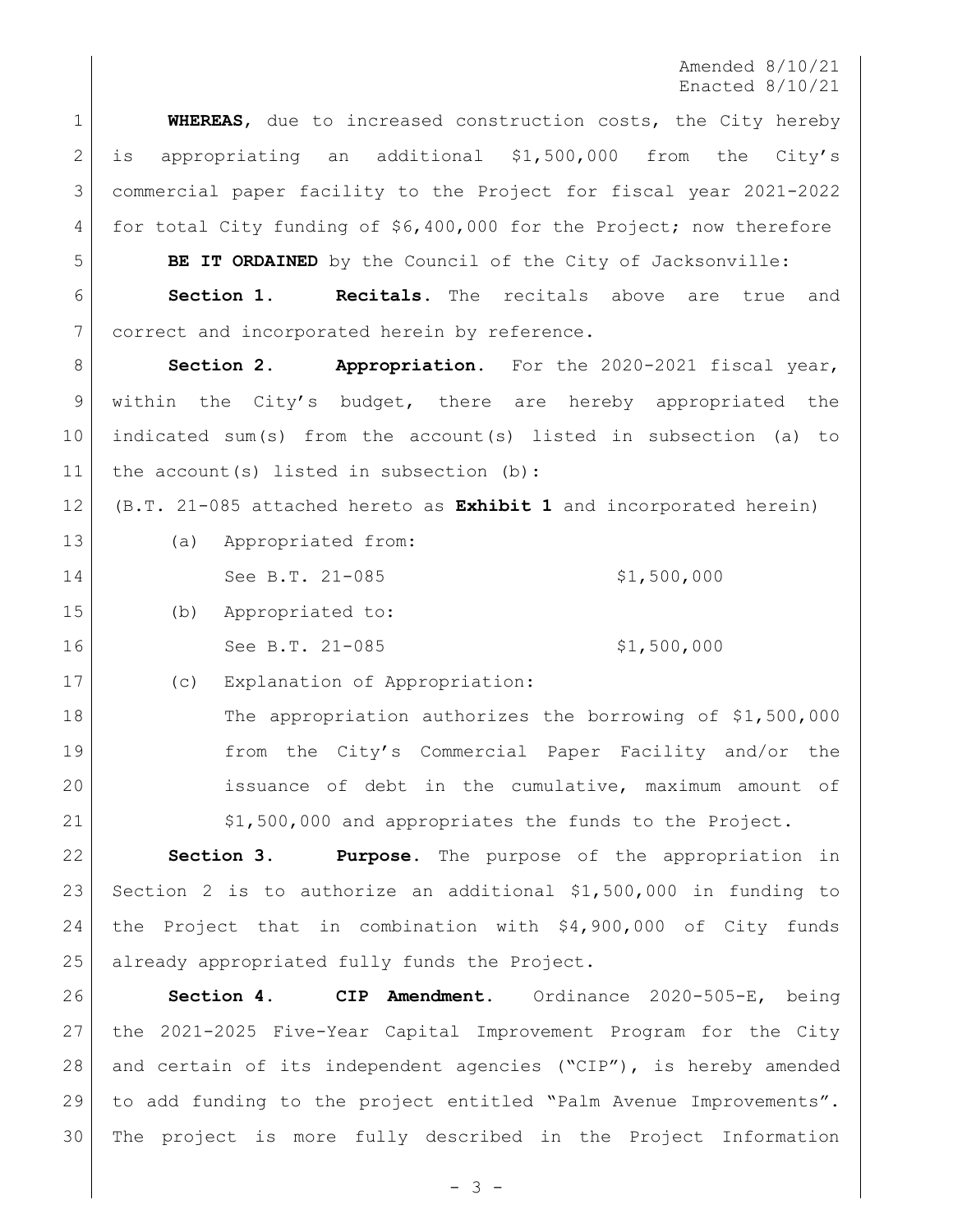Sheet attached hereto as **Exhibit 2** and incorporated herein. The Council finds that the deferral of this amendment of the CIP until the next annual budget and CIP review will be detrimental to the best interests of the community because such deferral will result in an unnecessary delay in the reconstruction of Palm Avenue and delay an adjacent, related private development. Pursuant to Section 122.605(c), Ordinance Code, enactment of this ordinance 8 | requires approval by a two-thirds vote of the Council members present at the meeting because of the CIP amendment set forth in this section. Except as amended herein, the Five-Year Capital Improvement Program approved by Ordinance 2020-505-E shall continue 12 in full force and effect.

 **Section 5. Amending 2020-504-E, the FY 2020-2021 Budget Ordinance, to replace Second Revised Schedule B4 and Revised Schedule B4b to provide additional funding for the Project.** 2020- 504-E, the FY 2020-2021 Budget Ordinance, is hereby amended to replace Second Revised Schedule B4, entitled "FY 20-21 Debt Management Fund Detail", and Revised Schedule B4b, entitled "FY 20- 21 Capital Improvement Projects Funded via Borrowing", to provide an additional \$1,500,000 in funding to the project entitled "Palm Avenue Improvements". The Third Revised Schedule B4 and Second Revised Schedule B4b are attached hereto as **Revised Exhibit 3**, 23 | labeled as "Revised Exhibit 3,  $3^{rd}$  Rev Schedule B4, August 2, 2021 - NCSPHS" and **Revised Exhibit 4**, labeled as "Revised Exhibit 4, 2nd 25 Rev Schedule B4b, August 2, 2021 - NCSPHS", respectively."

 **Section 6. Authorizing the Borrowing and Appropriation of Funds.** The City is hereby authorized to borrow under its Commercial Paper Program and/or issue fixed-rate debt in the cumulative, maximum amount of \$1,500,000 and such funds are hereby appropriated to fund the Palm Avenue Improvements project. The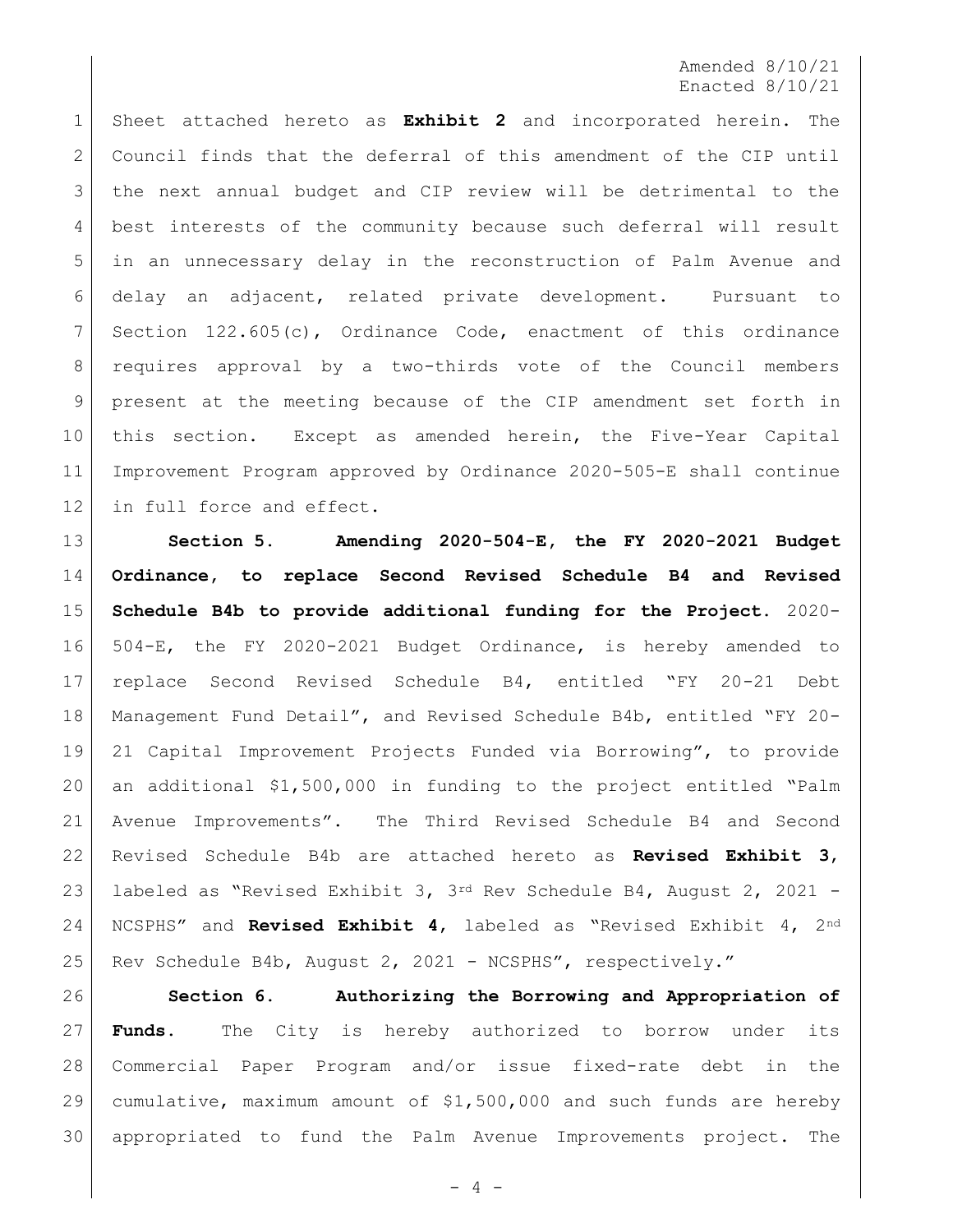authorization set forth in this Section is subject to the requirements and prerequisites of the Commercial Paper Program 3 and/or bond programs.

 **Section 7. Execution of Public Infrastructure Capital Improvements Costs Disbursement Agreement authorized**. The Mayor, or his designee, and the Corporation Secretary are hereby authorized to execute and deliver, for and on behalf of the City, 8 | the Public Infrastructure Capital Improvements Costs Disbursement Agreement (the "Agreement") between the City and Southern Baptist Hospital of Florida, Inc. (the "Developer") for the reconstruction of Palm Avenue, in substantially the form placed **Revised On File**  with the Legislative Services Division. The Agreement will facilitate the reconstruction of Palm Avenue and the development of the Developer's property, which is adjacent to City-owned right-of- way on Palm Avenue located between Prudential Drive and Gary Street. Such improvements will include an increase in the width of Palm Avenue from 60 feet to 100 feet, for which the right-of-way has been donated by Developer to the City. City funding in the amount of \$4,900,000 has previously been appropriated for the project, which in addition to the funding authorized hereby provides for total City funding under the Agreement of \$6,400,000.00, with cost overruns the responsibility of the Developer.

 **Section 8. Oversight.** Oversight of the Project and Agreement shall be provided by the Public Works Department.

 **Section 9. Effective Date.** This Ordinance shall become effective upon signature by the Mayor or upon becoming effective without the Mayor's signature.

Form Approved: